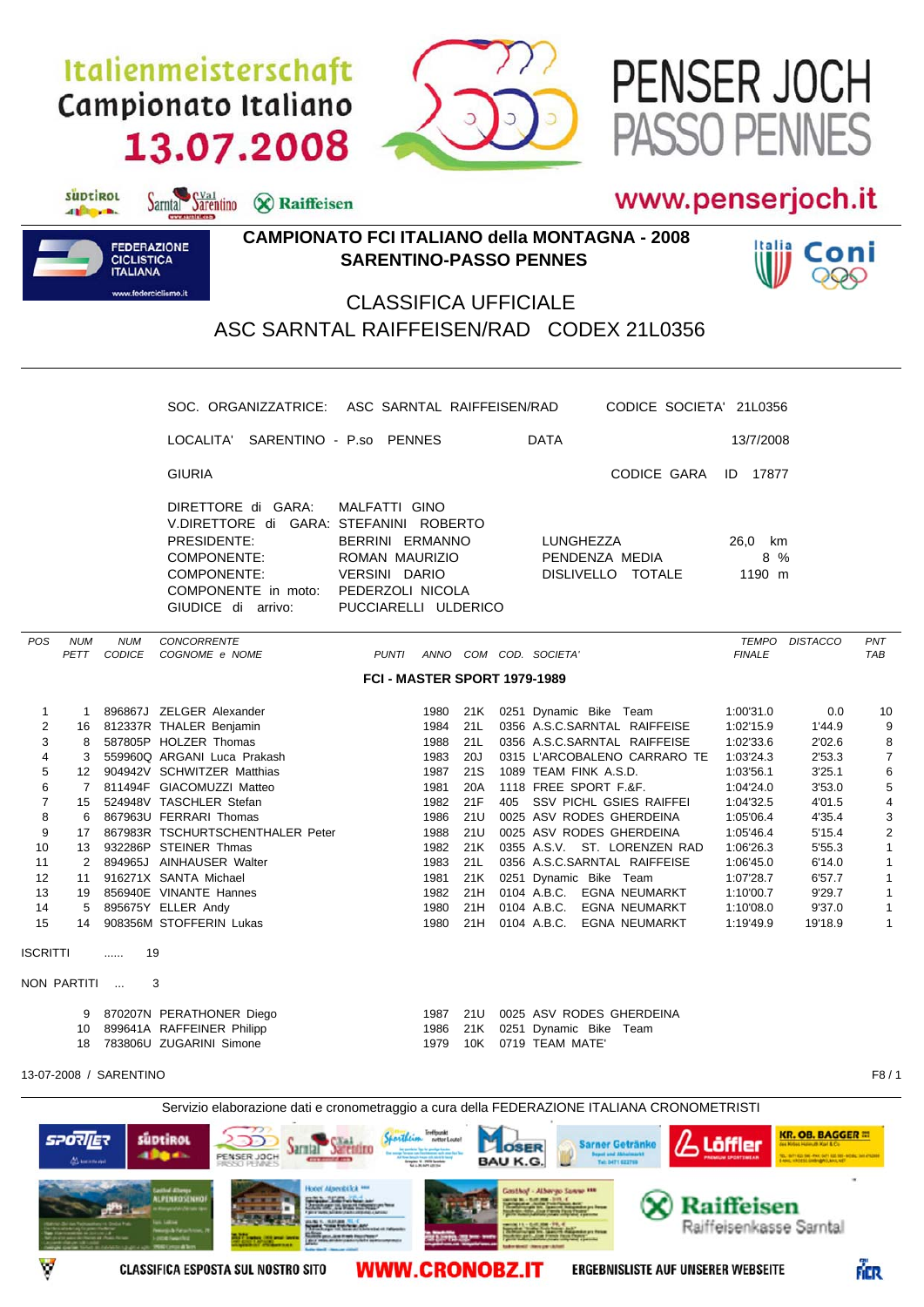| <b>POS</b>          | <b>NUM</b>   | <b>NUM</b>    | <b>CONCORRENTE</b>                                          |              |                                 |                 |                                                              |                        | TEMPO DISTACCO     | PNT                            |
|---------------------|--------------|---------------|-------------------------------------------------------------|--------------|---------------------------------|-----------------|--------------------------------------------------------------|------------------------|--------------------|--------------------------------|
|                     | PETT         | <b>CODICE</b> | COGNOME e NOME                                              | <b>PUNTI</b> |                                 |                 | ANNO COM COD. SOCIETA'                                       | <b>FINALE</b>          |                    | <b>TAB</b>                     |
|                     | NON ARRIVATI |               | -1                                                          |              |                                 |                 |                                                              |                        |                    |                                |
|                     | 4            |               | 922052M DISSERTORI Armin                                    |              | 1982 21V                        |                 | 0308 KSV - FOR FUN CYCLING T                                 |                        |                    |                                |
|                     | SQUALIFICATI | $\sim$        | 0                                                           |              |                                 |                 |                                                              |                        |                    |                                |
|                     |              |               |                                                             |              | FCI - MASTER 1 1974-1978        |                 |                                                              |                        |                    |                                |
|                     |              |               |                                                             |              |                                 |                 |                                                              |                        |                    |                                |
| 1<br>2              | 26<br>36     |               | 852682U HOFER Henry<br>884543W PICCINA Simone               |              | 1978<br>1975                    | 21L<br>21A      | 0356 A.S.C.SARNTAL RAIFFEISE<br>1009 ZANOLINI BIKE           | 1:03'39.2<br>1:06'09.8 | 0.0<br>2'30.6      | 10<br>9                        |
| 3                   | 29           |               | 641149R PIXNER Juergen                                      |              | 1974                            | 21L             | 0356 A.S.C.SARNTAL RAIFFEISE                                 | 1:08'29.8              | 4'50.6             | 8                              |
| 4<br>5              | 35<br>32     |               | 461452V IRSARA Michael<br>587914B TECILLA Daniel            |              | 1975<br>1975                    | 21U<br>21T      | 0025 ASV RODES GHERDEINA<br>0024 G.S. RUOTE D'ORO            | 1:09'35.0<br>1:09'42.8 | 5'55.8<br>6'03.6   | 7<br>6                         |
| 6                   | 31           |               | 919661H RESCH Christian                                     |              | 1975                            | 21T             | 0024 G.S. RUOTE D'ORO                                        | 1:11'32.1              | 7'52.9             | 5                              |
| $\overline{7}$      | 27           |               | 780959M MASTROFABI Alessio                                  |              | 1978                            | 10Q             | 0548 BATTISTELLI EXTERME                                     | 1:11'47.6              | 8'08.4             | 4                              |
| 8                   | 25           |               | 250792J BREVIARIO Alessandro                                |              | 1977                            | 02J             | 2151 BREVIARIO BONATE SOPRA                                  | 1:15'11.7              | 11'32.5            | 3                              |
| <b>ISCRITTI</b>     |              | 12<br>.       |                                                             |              |                                 |                 |                                                              |                        |                    |                                |
|                     | NON PARTITI  |               | 4                                                           |              |                                 |                 |                                                              |                        |                    |                                |
|                     | 28           |               | 837970Z MITTERHOFER Stefan                                  |              |                                 |                 | 1975 21E 0174 Arsv Vinschgau                                 |                        |                    |                                |
|                     | 30           |               | 587909X PLATZER Stefan                                      |              | 1977                            |                 | 21E 0174 Arsv Vinschgau                                      |                        |                    |                                |
|                     | 33<br>34     |               | 524760C TSCHENETT Thomas<br>847768L WALLNOEFER Freddi       |              | 1978<br>1974                    | 21E<br>21E      | 0174 Arsv Vinschgau<br>0174 Arsv Vinschgau                   |                        |                    |                                |
|                     | NON ARRIVATI |               | 0                                                           |              |                                 |                 |                                                              |                        |                    |                                |
|                     |              |               |                                                             |              |                                 |                 |                                                              |                        |                    |                                |
|                     | SQUALIFICATI | $\sim$        | 0                                                           |              |                                 |                 |                                                              |                        |                    |                                |
|                     |              |               |                                                             |              | <b>FCI - MASTER 2 1969-1973</b> |                 |                                                              |                        |                    |                                |
| 1                   | 68           |               | 416802Q VARESCO Jarno                                       |              | 1973                            | 20J             | 0315 L'ARCOBALENO CARRARO TE                                 | 1:01'08.5              | 0.0                | 10                             |
| $\overline{2}$<br>3 | 69<br>59     |               | 589474T GARTNER Erick<br>862881N OSELE Roland               |              | 1973<br>1970                    | 21K<br>21Y      | 0355 A.S.V. ST. LORENZEN RAD<br>0084 S.C. MERAN ZORZI KAELTE | 1:01'30.2<br>1:02'28.6 | 21.7<br>1'20.1     | 9                              |
| 4                   | 70           |               | 862376A NICOLUSSI Juran                                     |              | 1973                            | 21A             | 1009 ZANOLINI BIKE                                           | 1:03'30.5              | 2'22.0             | 8<br>7                         |
| 5                   | 58           |               | 813104J ORSINI Roberto                                      |              | 1969                            | 10K             | 0719 TEAM MATE'                                              | 1:03'36.2              | 2'27.7             | 6                              |
| 6<br>7              | 45<br>60     |               | 934876Q GOLLER Guenter Simon<br>908848K PAGANELLI Fabio     |              | 1973<br>1970                    | 21U<br>02J      | 0025 ASV RODES GHERDEINA<br>2151 BREVIARIO BONATE SOPRA      | 1:03'39.1<br>1:04'13.4 | 2'30.6<br>3'04.9   | 5<br>4                         |
| 8                   | 49           |               | 874423N KNOLSEISEN Christian                                |              | 1971                            | 21K             | 0251 Dynamic Bike Team                                       | 1:04'39.0              | 3'30.5             | 3                              |
| 9<br>10             | 67<br>66     |               | 816992F TSCHIGG Armin<br>524905K THALER Arthur Paul         |              | 1973<br>1969                    | 21K             | 0251 Dynamic Bike Team<br>21E 0174 Arsv Vinschgau            | 1:04'58.3<br>1:05'47.4 | 3'49.8<br>4'38.9   | $\overline{2}$<br>$\mathbf{1}$ |
| 11                  | 65           |               | 588267B SANIN Reinhard                                      |              |                                 |                 | 1972 21K 0251 Dynamic Bike Team                              | 1:05'52.6              | 4'44.1             | $\mathbf{1}$                   |
| 12                  | 61           |               | 895269H PELLEGRINI Luca                                     |              | 1969                            | 20A             | 1002 COMANO BIKE                                             | 1:08'05.3              | 6'56.8             | $\mathbf{1}$                   |
| 13<br>14            | 53           |               | 52 789080H MANTINGER Robert<br>895547Q MAIR Peter           |              | 1973<br>1973                    | 21K<br>21U      | 0251 Dynamic Bike Team<br>0025 ASV RODES GHERDEINA           | 1:08'16.4<br>1:08'21.9 | 7'07.9<br>7'13.4   | $\mathbf{1}$<br>$\mathbf{1}$   |
| 15                  | 41           |               | 480514K CASAGRANDE Giordano                                 |              | 1973                            | 20M             | 0381 TEAM CARPENTARI                                         | 1:08'47.3              | 7'38.8             | $\mathbf{1}$                   |
| 16<br>17            | 50           |               | 931695Q LADURNER Harald<br>926236N BLAAS Joachim            |              | 1971                            | 21Y<br>21E      | 0084 S.C. MERAN ZORZI KAELTE<br>0174 Arsv Vinschgau          | 1:09'14.3              | 8'05.8             | $\mathbf{1}$                   |
| 18                  | 40<br>55     |               | 928782U NOCKER Guenter                                      |              | 1973<br>1969                    | 21U             | 0025 ASV RODES GHERDEINA                                     | 1:11'17.4<br>1:11'40.5 | 10'08.9<br>10'32.0 | $\mathbf{1}$<br>$\mathbf{1}$   |
| 19                  | 57           |               | 641250S OBERKALMSTEINER Hansjorg                            |              |                                 | 1972 21L        | 0356 A.S.C.SARNTAL RAIFFEISE                                 | 1:15'34.0              | 14'25.5            | $\mathbf{1}$                   |
| 20<br>21            | 42<br>64     |               | 867120T CHIUSOLE Markus<br>861097N PREMSTALLER Elmar        |              | 1973<br>1973                    | 21K             | 0251 Dynamic Bike Team<br>21K 0251 Dynamic Bike Team         | 1:19'20.3<br>1:19'49.3 | 18'11.8<br>18'40.8 | $\mathbf{1}$<br>$\mathbf{1}$   |
| <b>ISCRITTI</b>     |              | 31<br>.       |                                                             |              |                                 |                 |                                                              |                        |                    |                                |
|                     | NON PARTITI  |               | 9                                                           |              |                                 |                 |                                                              |                        |                    |                                |
|                     |              |               |                                                             |              |                                 |                 |                                                              |                        |                    |                                |
|                     | 44           |               | 43 854133P GALLIANI Nikolaus<br>641457E GOLLER Flavio       |              | 1973                            | 1970 21U        | 0025 ASV RODES GHERDEINA<br>21U 0025 ASV RODES GHERDEINA     |                        |                    |                                |
|                     |              |               | 47 837979W HOELLRIGL Franz                                  |              | 1969                            |                 | 21E 0174 Arsv Vinschgau                                      |                        |                    |                                |
|                     | 48           |               | 837981H ILLMER Lorenz                                       |              | 1973<br>1973                    | 21E             | 0174 Arsv Vinschgau                                          |                        |                    |                                |
|                     | 51<br>54     |               | 886303T LANZENI Ermanno<br>641333H NIEDEREGGER Wolfgang     |              | 1973                            | 02D<br>21E      | 3487 AOLOS ETICA<br>0174 Arsv Vinschgau                      |                        |                    |                                |
|                     | 56           |               | 843845W NOCKER Guenther                                     |              | 1972                            | 21U             | 0025 ASV RODES GHERDEINA                                     |                        |                    |                                |
|                     |              |               | 62 854202D PERATHONER Guenther<br>63 568373Q PLANER Juergen |              | 1972                            | 21U<br>1970 21K | 0025 ASV RODES GHERDEINA<br>0251 Dynamic Bike Team           |                        |                    |                                |
|                     |              |               |                                                             |              |                                 |                 |                                                              |                        |                    |                                |
|                     | NON ARRIVATI |               | $\mathbf{1}$                                                |              |                                 |                 |                                                              |                        |                    |                                |

46 832616M GOETSCH Markus 1972 21K 0251 Dynamic Bike Team

SQUALIFICATI .. 0

13-07-2008 / SARENTINO F8 / 2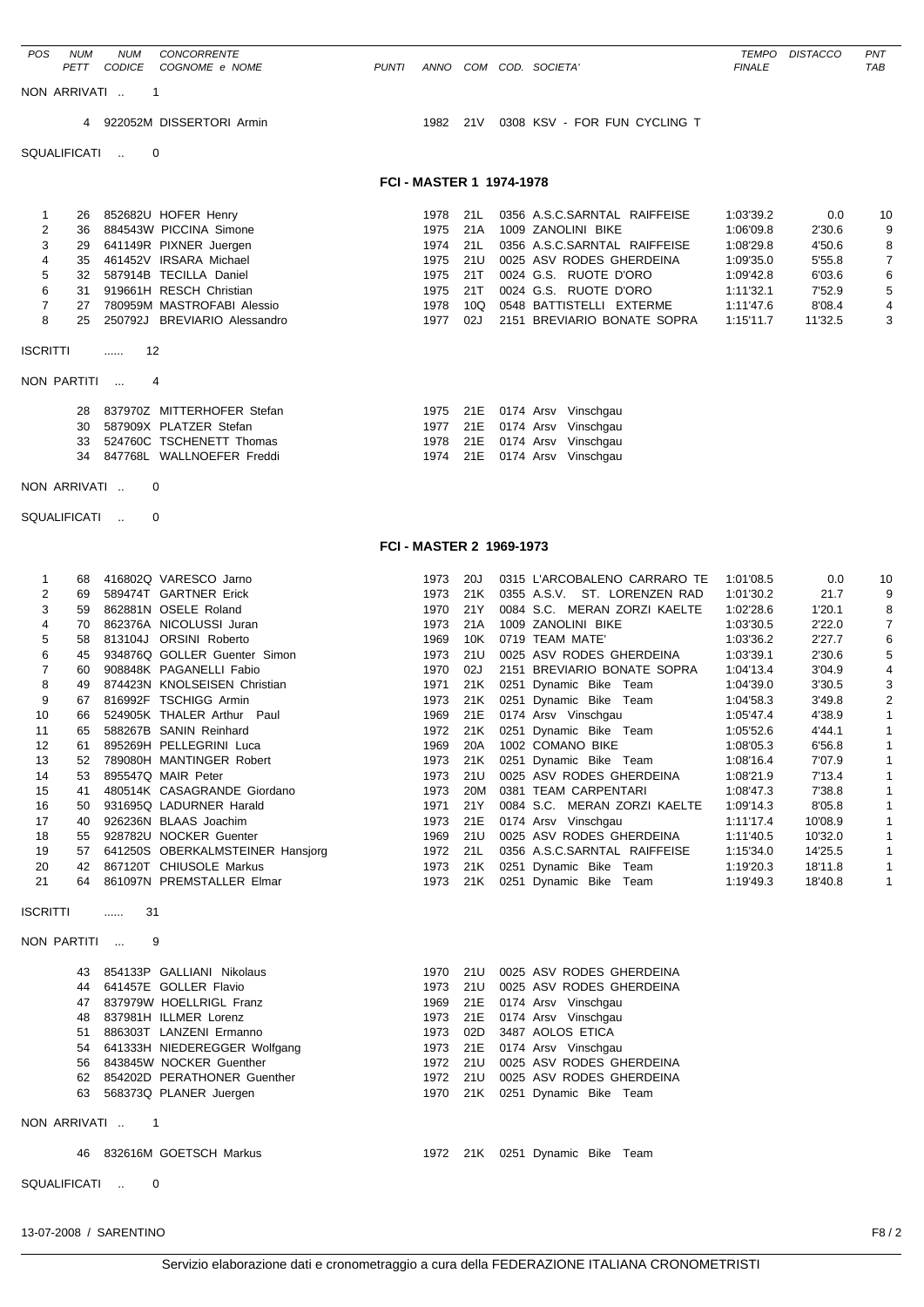| POS                                                                                                                        | <b>NUM</b><br>PETT                                                                                             | <b>NUM</b><br><b>CODICE</b> | CONCORRENTE<br>COGNOME e NOME                                                                                                                                                                                                                                                                                                                                                                                                                                                                                                               | <b>PUNTI</b> |                                                                                                                                                      |                                                                                                                                   | ANNO COM COD. SOCIETA'                                                                                                                                                                                                                                                                                                                                                                                                                                                                                                         | <b>TEMPO</b><br><b>FINALE</b>                                                                                                                                                      | <b>DISTACCO</b>                                                                                                                          | PNT<br><b>TAB</b>                                                                                                            |
|----------------------------------------------------------------------------------------------------------------------------|----------------------------------------------------------------------------------------------------------------|-----------------------------|---------------------------------------------------------------------------------------------------------------------------------------------------------------------------------------------------------------------------------------------------------------------------------------------------------------------------------------------------------------------------------------------------------------------------------------------------------------------------------------------------------------------------------------------|--------------|------------------------------------------------------------------------------------------------------------------------------------------------------|-----------------------------------------------------------------------------------------------------------------------------------|--------------------------------------------------------------------------------------------------------------------------------------------------------------------------------------------------------------------------------------------------------------------------------------------------------------------------------------------------------------------------------------------------------------------------------------------------------------------------------------------------------------------------------|------------------------------------------------------------------------------------------------------------------------------------------------------------------------------------|------------------------------------------------------------------------------------------------------------------------------------------|------------------------------------------------------------------------------------------------------------------------------|
|                                                                                                                            |                                                                                                                |                             |                                                                                                                                                                                                                                                                                                                                                                                                                                                                                                                                             |              | <b>FCI - MASTER 3 1964-1968</b>                                                                                                                      |                                                                                                                                   |                                                                                                                                                                                                                                                                                                                                                                                                                                                                                                                                |                                                                                                                                                                                    |                                                                                                                                          |                                                                                                                              |
| 1<br>$\overline{\mathbf{c}}$<br>3<br>4<br>5<br>6<br>$\overline{7}$<br>8<br>9<br>10<br>11<br><b>ISCRITTI</b><br>NON PARTITI | 85<br>82<br>88<br>91<br>93<br>77<br>78<br>79<br>94<br>92<br>84<br>75<br>76<br>80<br>81<br>83<br>86<br>87<br>89 | 20<br>.                     | 110311T MICH Roberto<br>670351U LINARDI Tarcisio<br>433347X STUFFER Herbert<br>892724N WIEDENHOFER Ulrich<br>839541D PICHLER Stefan<br>838278Q BOLOGNA Dieter<br>877177S CIPOLLI Marco<br>641505F DEJORI Erich<br>818889A SMANIOTTO Luca<br>934693R WINKLER Josef<br>641315F METSCHKOLL Alfons<br>9<br>588428V BACHMANN Robert<br>909617C BERTELLA Martino<br>628531T DI GERONIMO Michele<br>433587H GERSTGRASSER Bernhard<br>877179C MANTOVANI Massimo<br>459192X PITSCHEIDER Werner<br>387665G PLATZGUMMER Alois<br>852671G THURNER Erich |              | 1966<br>1964<br>1968<br>1966<br>1968<br>1968<br>1966<br>1965<br>1964<br>1966<br>1964<br>1964<br>1964<br>1966<br>1967<br>1964<br>1968<br>1964<br>1964 | 21H<br>20X<br>21U<br>21E<br>21K<br>21K<br>07N<br>21K<br>21K<br>21U<br>21D<br>21R<br>21H<br>20A<br>21Y<br>07N<br>21E<br>21E<br>21L | 0104 A.B.C. EGNA NEUMARKT<br>0303 BERGNER BREAU<br>0025 ASV RODES GHERDEINA<br>1100 Rewel Team<br>0251 Dynamic Bike Team<br>0251 Dynamic Bike Team<br>0343 A.S.CICLISTICA NOVESE<br>0251 Dynamic Bike Team<br>0251 Dynamic Bike Team<br>0025 ASV RODES GHERDEINA<br>0188 RSV EDELROT LANA<br>1017 TEAM IDECOM-TERLAN/TERL<br>0104 A.B.C. EGNA NEUMARKT<br>1118 FREE SPORT F.&F.<br>0084 S.C. MERAN ZORZI KAELTE<br>0343 A.S.CICLISTICA<br>NOVESE<br>0174 Arsv Vinschgau<br>0174 Arsv Vinschgau<br>0356 A.S.C.SARNTAL RAIFFEISE | 1:02'31.0<br>1:03'27.7<br>1:06'05.0<br>1:07'34.3<br>1:07'50.9<br>1:08'34.3<br>1:10'23.4<br>1:10'50.7<br>1:11'38.9<br>1:12'36.3<br>1:24'24.9                                        | 0.0<br>56.7<br>3'34.0<br>5'03.3<br>5'19.9<br>6'03.3<br>7'52.4<br>8'19.7<br>9'07.9<br>10'05.3<br>21'53.9                                  | 10<br>9<br>8<br>$\overline{7}$<br>6<br>5<br>4<br>3<br>$\overline{2}$<br>$\mathbf{1}$<br>$\mathbf{1}$                         |
|                                                                                                                            | 90                                                                                                             |                             | 903082J VALSECCHI Luca Angelo                                                                                                                                                                                                                                                                                                                                                                                                                                                                                                               |              | 1967                                                                                                                                                 | 02D                                                                                                                               | 3487 AOLOS ETICA                                                                                                                                                                                                                                                                                                                                                                                                                                                                                                               |                                                                                                                                                                                    |                                                                                                                                          |                                                                                                                              |
| NON ARRIVATI                                                                                                               |                                                                                                                |                             | 0                                                                                                                                                                                                                                                                                                                                                                                                                                                                                                                                           |              |                                                                                                                                                      |                                                                                                                                   |                                                                                                                                                                                                                                                                                                                                                                                                                                                                                                                                |                                                                                                                                                                                    |                                                                                                                                          |                                                                                                                              |
| SQUALIFICATI                                                                                                               |                                                                                                                | $\sim$                      | $\mathbf 0$                                                                                                                                                                                                                                                                                                                                                                                                                                                                                                                                 |              |                                                                                                                                                      |                                                                                                                                   |                                                                                                                                                                                                                                                                                                                                                                                                                                                                                                                                |                                                                                                                                                                                    |                                                                                                                                          |                                                                                                                              |
|                                                                                                                            |                                                                                                                |                             |                                                                                                                                                                                                                                                                                                                                                                                                                                                                                                                                             |              | FCI - MASTER 4 1959-1963                                                                                                                             |                                                                                                                                   |                                                                                                                                                                                                                                                                                                                                                                                                                                                                                                                                |                                                                                                                                                                                    |                                                                                                                                          |                                                                                                                              |
| $\mathbf{1}$<br>2<br>3<br>4<br>5<br>6<br>7<br>8<br>9<br>10<br>11<br>12<br>13<br>14                                         | 101<br>116<br>103<br>104<br>111<br>102<br>107<br>114<br>118<br>122<br>119<br>105<br>109<br>121                 |                             | 403950B D'ANNA Andrea<br>908851E PREVITALI Paolo Giovanni<br>831371W GIORGIO Bartolomeo<br>461469E INSAM Ludwig<br>433524H PERKMANN Walter<br>391672B DELLAGIACOMA Piergiorgio<br>884065M MELONI Giancarlo<br>892062J PICHLER Werner<br>874430Z RIEDER Bernhard<br>588158E NIEDERSTAETTER Walter<br>461793T STAUDER Siegfried<br>Paul<br>894941J LAGEDER Theodor<br>641305N MOSER Richard<br>910160A PRANDINI Franco                                                                                                                        |              | 1963<br>1963<br>1960<br>1962<br>1961<br>1959<br>1961<br>1960<br>1961<br>1960<br>1959<br>1960<br>1959<br>1963                                         | 13S<br>02J<br>14W<br>21U<br>21L<br>20J<br>18T<br>21E<br>21K<br>21 V<br>21L<br>21E<br>21L<br>20K                                   | 1008 G.S. AMORUSO<br>2151 BREVIARIO BONATE SOPRA<br>1231 LEONESSA DI PUGLIA ALTA<br>0025 ASV RODES GHERDEINA<br>0356 A.S.C.SARNTAL RAIFFEISE<br>0315 L'ARCOBALENO CARRARO TE<br>0391 ASCD IL FORNAIO ATZORI<br>1100 Rewel Team<br>0251 Dynamic Bike Team<br>0034 TYROLER BIKE TEAM<br>0356 A.S.C.SARNTAL RAIFFEISE<br>1100 Rewel Team<br>0356 A.S.C.SARNTAL RAIFFEISE<br>0065 SC STORO                                                                                                                                         | 1:01'43.2<br>1:02'54.4<br>1:04'29.7<br>1:04'30.3<br>1:04'44.1<br>1:05'02.4<br>1:07'33.4<br>1:07'46.0<br>1:09'18.1<br>1:09'39.3<br>1:09'44.1<br>1:13'16.9<br>1:15'48.6<br>1:21'58.8 | 0.0<br>1'11.2<br>2'46.5<br>2'47.1<br>3'00.9<br>3'19.2<br>5'50.2<br>6'02.8<br>7'34.9<br>7'56.1<br>8'00.9<br>11'33.7<br>14'05.4<br>20'15.6 | 10<br>9<br>8<br>$\overline{7}$<br>6<br>5<br>4<br>3<br>2<br>1<br>$\mathbf{1}$<br>$\mathbf{1}$<br>$\mathbf{1}$<br>$\mathbf{1}$ |
| <b>ISCRITTI</b>                                                                                                            |                                                                                                                | 23<br>$\cdots$              |                                                                                                                                                                                                                                                                                                                                                                                                                                                                                                                                             |              |                                                                                                                                                      |                                                                                                                                   |                                                                                                                                                                                                                                                                                                                                                                                                                                                                                                                                |                                                                                                                                                                                    |                                                                                                                                          |                                                                                                                              |
| NON PARTITI                                                                                                                | 108<br>110<br>120                                                                                              |                             | 9<br>100 435552P BIANCO Moreno<br>106 459146G MARTIN Josef<br>853288A MOSER Albert<br>387664F NEUMAIR Walter<br>112 909503B PERNIGONI Giorgio<br>113 856400A PERTNER Hubert<br>115 451907U POMA Oscar<br>117 633328C RENGA Pasquale<br>334513J TSCHURTSCHENTHALER Herbert M                                                                                                                                                                                                                                                                 |              | 1963<br>1963<br>1961<br>1963<br>1961<br>1962<br>1959<br>1960<br>1959                                                                                 | 03V<br>21E<br>21L<br>21E<br>02D<br>21K<br>02D<br>13P<br>21U                                                                       | 1776 G.S. CICLI ZAVARISE<br>0174 Arsv Vinschgau<br>0356 A.S.C.SARNTAL RAIFFEISE<br>0174 Arsv Vinschgau<br>3487 AOLOS ETICA<br>0251 Dynamic Bike Team<br>3487 AOLOS ETICA<br>1737 A.S.D. FAN'S CLUB D'AND<br>0025 ASV RODES GHERDEINA                                                                                                                                                                                                                                                                                           |                                                                                                                                                                                    |                                                                                                                                          |                                                                                                                              |
| NON ARRIVATI                                                                                                               |                                                                                                                |                             | 0                                                                                                                                                                                                                                                                                                                                                                                                                                                                                                                                           |              |                                                                                                                                                      |                                                                                                                                   |                                                                                                                                                                                                                                                                                                                                                                                                                                                                                                                                |                                                                                                                                                                                    |                                                                                                                                          |                                                                                                                              |
| SQUALIFICATI                                                                                                               |                                                                                                                |                             | $\mathbf 0$                                                                                                                                                                                                                                                                                                                                                                                                                                                                                                                                 |              |                                                                                                                                                      |                                                                                                                                   |                                                                                                                                                                                                                                                                                                                                                                                                                                                                                                                                |                                                                                                                                                                                    |                                                                                                                                          |                                                                                                                              |
| $\mathbf{1}$<br>2<br>3<br>4<br>5<br>6                                                                                      | 131<br>133<br>127<br>134<br>132<br>128                                                                         | 13-07-2008 / SARENTINO      | 595833A LUPI Goffredo<br>608678B PAGLIUCA Francesco<br>587111E DELLAGIACOMA Marco<br>909502A RIVA Maurizio<br>450640W MERCEDE Francesco<br>480584J DEMETZ Guido                                                                                                                                                                                                                                                                                                                                                                             |              | <b>FCI - MASTER 5 1954-1958</b><br>1957<br>1956<br>1957<br>1954<br>1956<br>1954                                                                      | 09D<br>13S<br>20J<br>02D<br>13P<br>21U                                                                                            | 0752 MARY CONFEZIONI<br>0617 EFFEDI CASARREDO<br>0315 L'ARCOBALENO CARRARO TE<br>3487 AOLOS ETICA<br>1737 A.S.D. FAN'S CLUB D'AND<br>0025 ASV RODES GHERDEINA                                                                                                                                                                                                                                                                                                                                                                  | 1:05'05.3<br>1:05'35.9<br>1:05'41.3<br>1:06'09.0<br>1:09'28.3<br>1:09'36.3                                                                                                         | 0.0<br>30.6<br>36.0<br>1'03.7<br>4'23.0<br>4'31.0                                                                                        | 10<br>9<br>8<br>$\overline{7}$<br>6<br>5<br>F8/3                                                                             |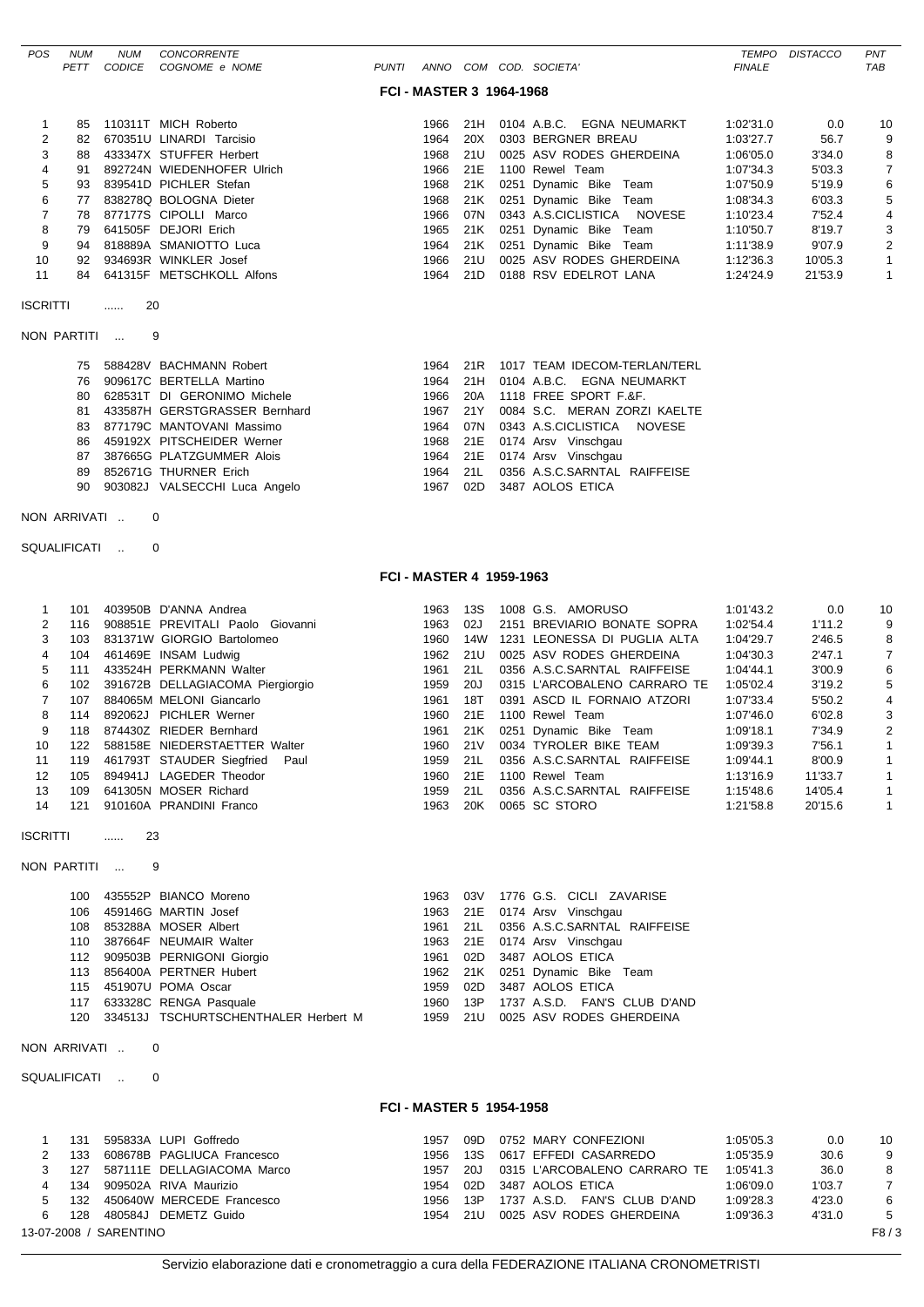| POS                                                                          | NUM<br>PETT                     | NUM<br>CODICE   | <b>CONCORRENTE</b><br>COGNOME e NOME                                                                                                                                                                                      | <b>PUNTI</b>                |                                              |                          | ANNO COM COD. SOCIETA'                                                                                                                                                                                                  | <b>FINALE</b>                                                                           | <b>TEMPO DISTACCO</b>                                             | PNT<br>TAB                                                  |
|------------------------------------------------------------------------------|---------------------------------|-----------------|---------------------------------------------------------------------------------------------------------------------------------------------------------------------------------------------------------------------------|-----------------------------|----------------------------------------------|--------------------------|-------------------------------------------------------------------------------------------------------------------------------------------------------------------------------------------------------------------------|-----------------------------------------------------------------------------------------|-------------------------------------------------------------------|-------------------------------------------------------------|
| 7<br>8<br>9                                                                  | 129<br>126<br>125               |                 | 641417W HOLZER Walter<br>641104D CRAZZOLARA Helmut<br>391831K AGNOLIN Franco                                                                                                                                              |                             | 1954<br>1955<br>1958                         | 21L<br>21H               | 0356 A.S.C.SARNTAL RAIFFEISE<br>0104 A.B.C. EGNA NEUMARKT<br>21H 0104 A.B.C. EGNA NEUMARKT                                                                                                                              | 1:19'12.0<br>1:44'01.6<br>1:45'28.6                                                     | 14'06.7<br>38'56.3<br>40'23.3                                     | 4<br>3<br>2                                                 |
| <b>ISCRITTI</b>                                                              |                                 | - 12<br><b></b> |                                                                                                                                                                                                                           |                             |                                              |                          |                                                                                                                                                                                                                         |                                                                                         |                                                                   |                                                             |
| NON PARTITI                                                                  |                                 |                 | $\overline{2}$                                                                                                                                                                                                            |                             |                                              |                          |                                                                                                                                                                                                                         |                                                                                         |                                                                   |                                                             |
|                                                                              |                                 |                 | 130 219413T JANES Silvano<br>135 516126D SOLETTI Ivano                                                                                                                                                                    |                             | 1955<br>1956                                 | 20X<br>02D               | 0303 BERGNER BREAU<br>3487 AOLOS ETICA                                                                                                                                                                                  |                                                                                         |                                                                   |                                                             |
| NON ARRIVATI                                                                 |                                 | $\overline{1}$  |                                                                                                                                                                                                                           |                             |                                              |                          |                                                                                                                                                                                                                         |                                                                                         |                                                                   |                                                             |
|                                                                              |                                 |                 | 136 841954Z SELLA Moreno                                                                                                                                                                                                  |                             |                                              |                          | 1957 03Z 2049 UNIONE CICLISTICA BIGA                                                                                                                                                                                    |                                                                                         |                                                                   |                                                             |
|                                                                              |                                 | SQUALIFICATI    | $\Omega$                                                                                                                                                                                                                  |                             |                                              |                          |                                                                                                                                                                                                                         |                                                                                         |                                                                   |                                                             |
|                                                                              |                                 |                 |                                                                                                                                                                                                                           |                             | FCI - MASTER 6 1949-1953                     |                          |                                                                                                                                                                                                                         |                                                                                         |                                                                   |                                                             |
| 1<br>2<br>3<br>$\overline{4}$<br>5<br>6<br>$\overline{7}$<br><b>ISCRITTI</b> | 148<br>146<br>149<br>141<br>150 | …… 11           | 905026K VIGL Alois<br>276490E RIVAROLI Giancarlo<br>143 334810Y KOCH Alois<br>142 877144Z GIALDINI Ruggero<br>852146S ZORZI Renzo<br>588389E COLOPRISTI Maurizio<br>925475M GIARRATANA Mario                              |                             | 1952<br>1953<br>1950<br>1953<br>1953<br>1951 | 10Q<br>02L<br>20X<br>20B | 1953 21E 1100 Rewel Team<br>0548 BATTISTELLI EXTERME<br>21E 0174 Arsv Vinschgau<br>1039 77 GUIDIZZOLO<br>0303 BERGNER BREAU<br>21W 0370 S.C.ALTAIR-MEMBRANE RES<br>1175 CICLI BALDO                                     | 1:04'12.1<br>1:06'35.0<br>1:08'52.1<br>1:09'10.6<br>1:11'19.9<br>1:18'51.9<br>1:25'03.1 | 0.0<br>2'22.9<br>4'40.0<br>4'58.5<br>7'07.8<br>14'39.8<br>20'51.0 | 10<br>9<br>8<br>$\overline{7}$<br>6<br>5<br>$\overline{4}$  |
|                                                                              |                                 | NON PARTITI     | $\overline{4}$                                                                                                                                                                                                            |                             |                                              |                          |                                                                                                                                                                                                                         |                                                                                         |                                                                   |                                                             |
| NON ARRIVATI                                                                 | 145<br>147                      |                 | 140 516226R BREVIARIO Maurizio<br>144 321834P KOSTNER Viktor<br>830432P PLATI Romano<br>260520P STROBL Karl Heinz<br>0                                                                                                    |                             | 1950<br>1950<br>1949<br>1949                 | 02J<br>21U<br>02D<br>21Y | 2151 BREVIARIO BONATE SOPRA<br>0025 ASV RODES GHERDEINA<br>3487 AOLOS ETICA<br>0084 S.C. MERAN ZORZI KAELTE                                                                                                             |                                                                                         |                                                                   |                                                             |
| SQUALIFICATI                                                                 |                                 |                 | 0                                                                                                                                                                                                                         |                             |                                              |                          |                                                                                                                                                                                                                         |                                                                                         |                                                                   |                                                             |
|                                                                              |                                 |                 |                                                                                                                                                                                                                           |                             | <b>FCI - MASTER 7 1944-1948</b>              |                          |                                                                                                                                                                                                                         |                                                                                         |                                                                   |                                                             |
| 1<br>$\overline{2}$<br>3<br>4<br>5<br>6<br>$\overline{7}$                    |                                 |                 | 155 384674E AMBROGIONI Feliciano<br>158 587996E DAL BOSCO Ermanno<br>160 914204T TORRI Carlo<br>161 917706V ZIGNANI Giancarlo<br>156 548807H BELOLI Riccardo<br>157 279644W BERTO Gianfranco<br>159 461799H STUEFER Franz |                             | 1947 07V<br>1948<br>1945<br>1947<br>1946     | 07V<br>02J<br>02J        | 1948 10Q 0548 BATTISTELLI EXTERME<br>1945 21H 0104 A.B.C. EGNA NEUMARKT<br>1616 SOLDATI IMMOBILIARE<br>1616 SOLDATI IMMOBILIARE<br>3174 G.S. LE CERE<br>2151 BREVIARIO BONATE SOPRA<br>21L 0356 A.S.C.SARNTAL RAIFFEISE | 1:11'48.6<br>1:14'29.9<br>1:15'07.3<br>1:15'24.1<br>1:16'42.4<br>1:20'46.2<br>1:23'46.8 | 0.0<br>2'41.3<br>3'18.7<br>3'35.5<br>4'53.8<br>8'57.6<br>11'58.2  | 10<br>9<br>8<br>$\overline{7}$<br>6<br>$5\phantom{.0}$<br>4 |
| <b>ISCRITTI</b>                                                              |                                 | .               | 7                                                                                                                                                                                                                         |                             |                                              |                          |                                                                                                                                                                                                                         |                                                                                         |                                                                   |                                                             |
| NON PARTITI                                                                  |                                 |                 | 0                                                                                                                                                                                                                         |                             |                                              |                          |                                                                                                                                                                                                                         |                                                                                         |                                                                   |                                                             |
| NON ARRIVATI                                                                 |                                 |                 | 0                                                                                                                                                                                                                         |                             |                                              |                          |                                                                                                                                                                                                                         |                                                                                         |                                                                   |                                                             |
| SQUALIFICATI                                                                 |                                 |                 | 0                                                                                                                                                                                                                         |                             |                                              |                          |                                                                                                                                                                                                                         |                                                                                         |                                                                   |                                                             |
|                                                                              |                                 |                 |                                                                                                                                                                                                                           | FCI - MASTER 8 1943 e prec. |                                              |                          |                                                                                                                                                                                                                         |                                                                                         |                                                                   |                                                             |
| 1<br>2<br>3<br>4<br>5                                                        |                                 |                 | 167 859082V VALSECCHI Renzo<br>169 461477W LUZZANI Renato<br>166 873584P REICHHALTER Karl<br>168 846037J ZAMBELLI Virginio<br>165 451380F ASSALONI Silvano                                                                |                             | 1941<br>1939<br>1935<br>1943                 | 02J                      | 3174 G.S. LE CERE<br>20K 0065 SC STORO<br>21E 1100 Rewel Team<br>21A 1009 TEAM ZANOLINI BIKE<br>1941 05Z 0197 DA POLDO                                                                                                  | 1:14'01.4<br>1:15'37.0<br>1:23'40.3<br>1:28'28.1<br>1:30'05.5                           | 0.0<br>1'35.6<br>9'38.9<br>14'26.7<br>16'04.1                     | 10<br>9<br>8<br>$\overline{7}$<br>6                         |
|                                                                              |                                 |                 |                                                                                                                                                                                                                           |                             |                                              |                          |                                                                                                                                                                                                                         |                                                                                         |                                                                   |                                                             |
| <b>ISCRITTI</b>                                                              |                                 | .               | 5                                                                                                                                                                                                                         |                             |                                              |                          |                                                                                                                                                                                                                         |                                                                                         |                                                                   |                                                             |
| NON PARTITI                                                                  |                                 |                 | 0                                                                                                                                                                                                                         |                             |                                              |                          |                                                                                                                                                                                                                         |                                                                                         |                                                                   |                                                             |
| NON ARRIVATI                                                                 |                                 |                 | 0                                                                                                                                                                                                                         |                             |                                              |                          |                                                                                                                                                                                                                         |                                                                                         |                                                                   |                                                             |
| SQUALIFICATI                                                                 |                                 |                 | 0                                                                                                                                                                                                                         |                             |                                              |                          |                                                                                                                                                                                                                         |                                                                                         |                                                                   |                                                             |